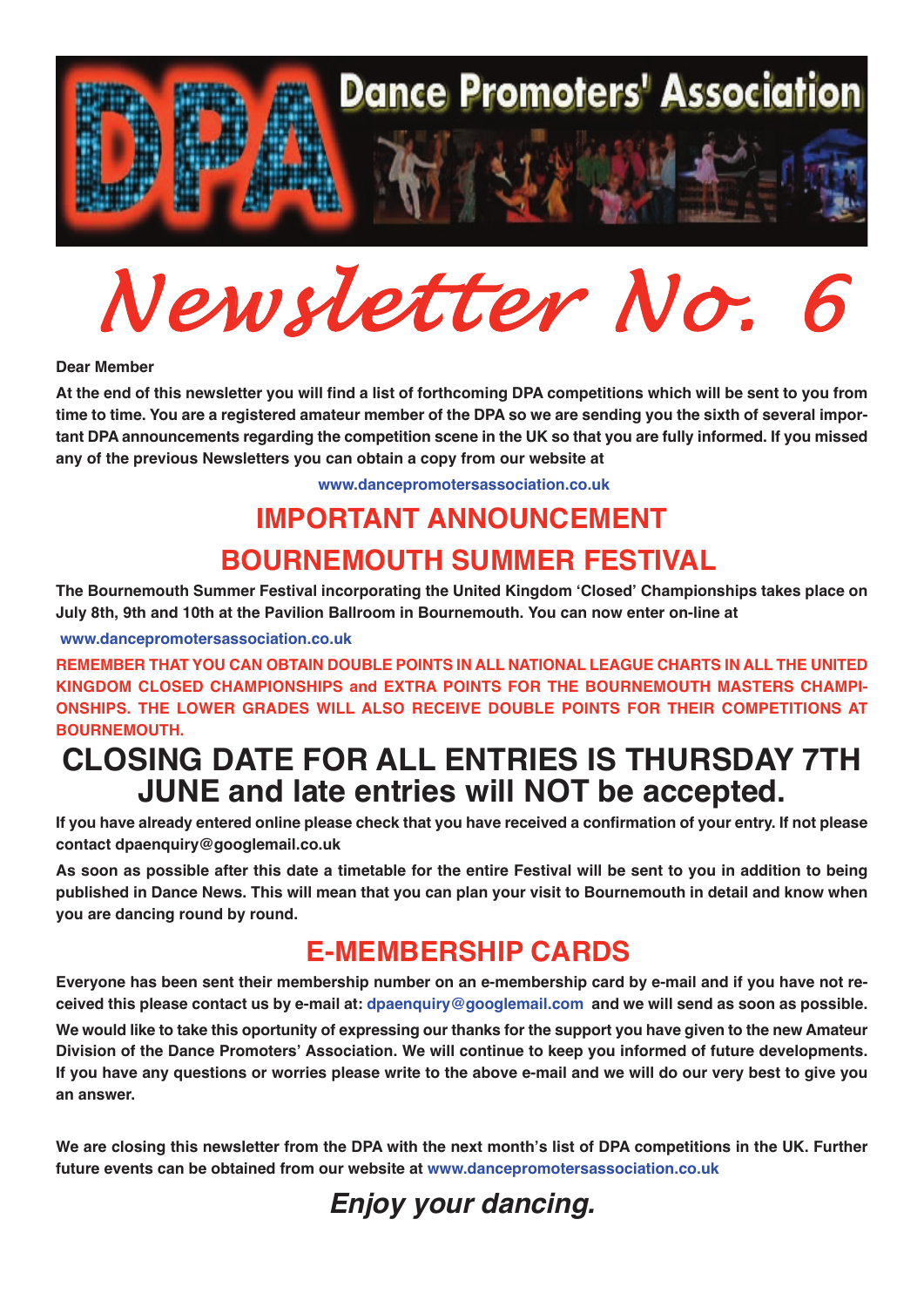If you have any questions please contact a member of the Management Executive Committee of the Dance Pro**moters' Association who are**

> **Nigel Horrocks (Chairman). Email: dpachairman@gmail.com David Trueman (Secretary). Email: dpasecretary@googlemail.com Jackie Conway (Treasurer). Email: dpatreasurer@googlemail.com John Leach. Email: editor@dance-news.co.uk Mark Lunn. Email: dpachairpersonsouth@gmail.com David Douglass. Email: susan390franklin@btinternet.com Robert Barley. Email: dpasecretarywaleswest@gmail.com Derrick Squires. Telephone: 01708 740707 Richard Hopkins. Email: dpachairpersonwaleswest@gmail.com Margaret Redmond. Email: dpachairpersonnorth@gmail.com Stan Page (Honorary President). Telephone 0121 453 1351**

### **ALL GENERAL ENQUIRIES SHOULD BE ADDRESSED TO dpaenquiry@googlemail.com**

**Newsletter issued to Amateur Members of the Dance Promoters' Association by the Management Executive Committee of the Dance Promoters' Association.**